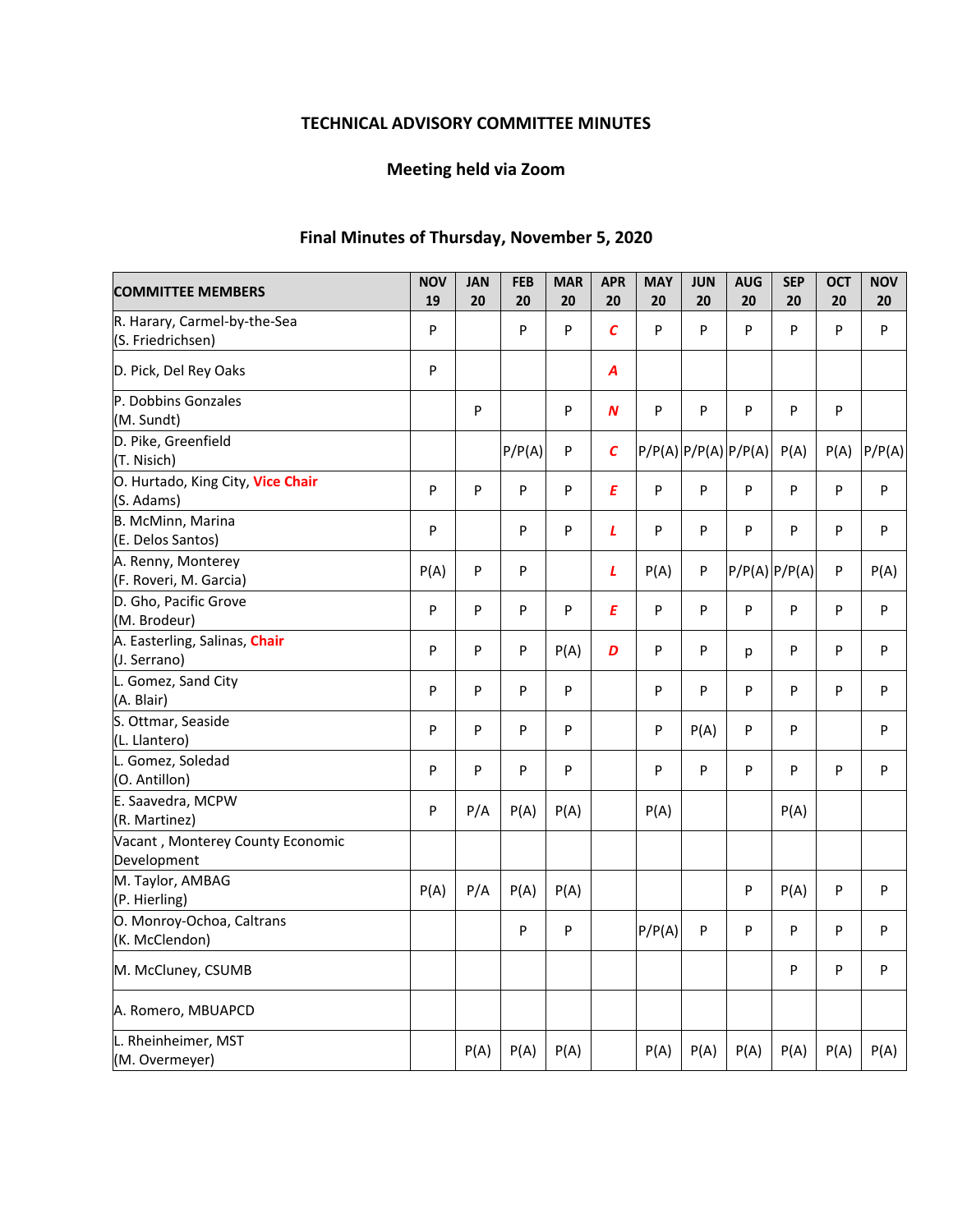| <b>STAFF</b>                            |    | JAN | <b>FEB</b> | <b>MAR</b> | <b>APR</b> | <b>MAY</b> | <b>JUN</b> | <b>AUG</b> | <b>SEP</b> | <b>OCT</b> | <b>NOV</b> |
|-----------------------------------------|----|-----|------------|------------|------------|------------|------------|------------|------------|------------|------------|
|                                         | 19 | 20  | 20         | 20         | 20         | 20         | 20         | 20         | 20         | 20         | 20         |
| D. Hale, Exec. Director                 | P  | P   |            | P          |            | P          |            | P          | P          |            |            |
| T. Muck, Dep. Exec. Director            | P  | P   |            | P          | А          | P          | P          | P          | P          | P          | P          |
| M. Zeller, Principal Transp. Planner    | P  | P   | P          | P          | N          | P          |            | P          | P          | P          | P          |
| C. Watson, Principal Transp. Planner    |    |     |            | P          | С          |            | P          |            |            |            |            |
| M. Jacobsen, Transportation Planner     |    | P   | P          | P          | Ε          |            | P          | P          | P          | P          | P          |
| T. Wright, Public Outreach Coordinator  |    |     |            |            |            |            | P          |            |            |            |            |
| R. Deal, Principal Engineer             | P  |     | P          | P          |            | P          | P          |            |            |            | P          |
| A. Green, Senior Transportation Planner |    | P   |            |            | Ε          |            |            |            |            |            |            |
| S. Castillo, Transportation Planner     |    | P   |            |            | D          |            |            |            | P          |            |            |
| L. Williamson, Senior Engineer          |    | P   | P          |            |            | P          |            |            |            |            | P          |
| M. Montiel, administrative Assistant    |    |     |            |            |            |            |            | P          | P          | P          | P          |
| Tracy Burke Vasquez, Go831 Coordinator  |    |     |            |            |            |            |            | P          |            |            |            |

### **OTHERS PRESENT:**

Brandon Swanson, County of Monterey **Standard Standard John Olejnik, Caltrans D5** Mike Lew, Caltrans D5 **8 19 September 20 September 2016** Rick Riedl, Wallace Group

## **1. ROLL CALL**

Chair Andrew Easterling, City of Salinas, called the meeting to order at 9:30 am. Introductions were made and a quorum was established.

## **1.1 ADDITIONS OR CORRECTIONS TO AGENDA**  None.

**2. PUBLIC COMMENTS**  None

## **3. BEGINNING OF CONSENT AGENDA**

#### **M / S / C: Harary / Ottmar / unanimous**

| Aves:    | Harary, Pike, Hurtado, McMinn, Garcia, Gho, Easterling, Gomez, Ottmar, |
|----------|------------------------------------------------------------------------|
|          | Taylor, Monroy-Ochoa, McCluney, Overmeyer                              |
| No:      | None                                                                   |
| Abstain: | None                                                                   |
|          |                                                                        |

**3.1 APPROVE** the Technical Advisory Committee meeting minutes of October 1, 2020.

#### **END OF CONSENT AGENDA**